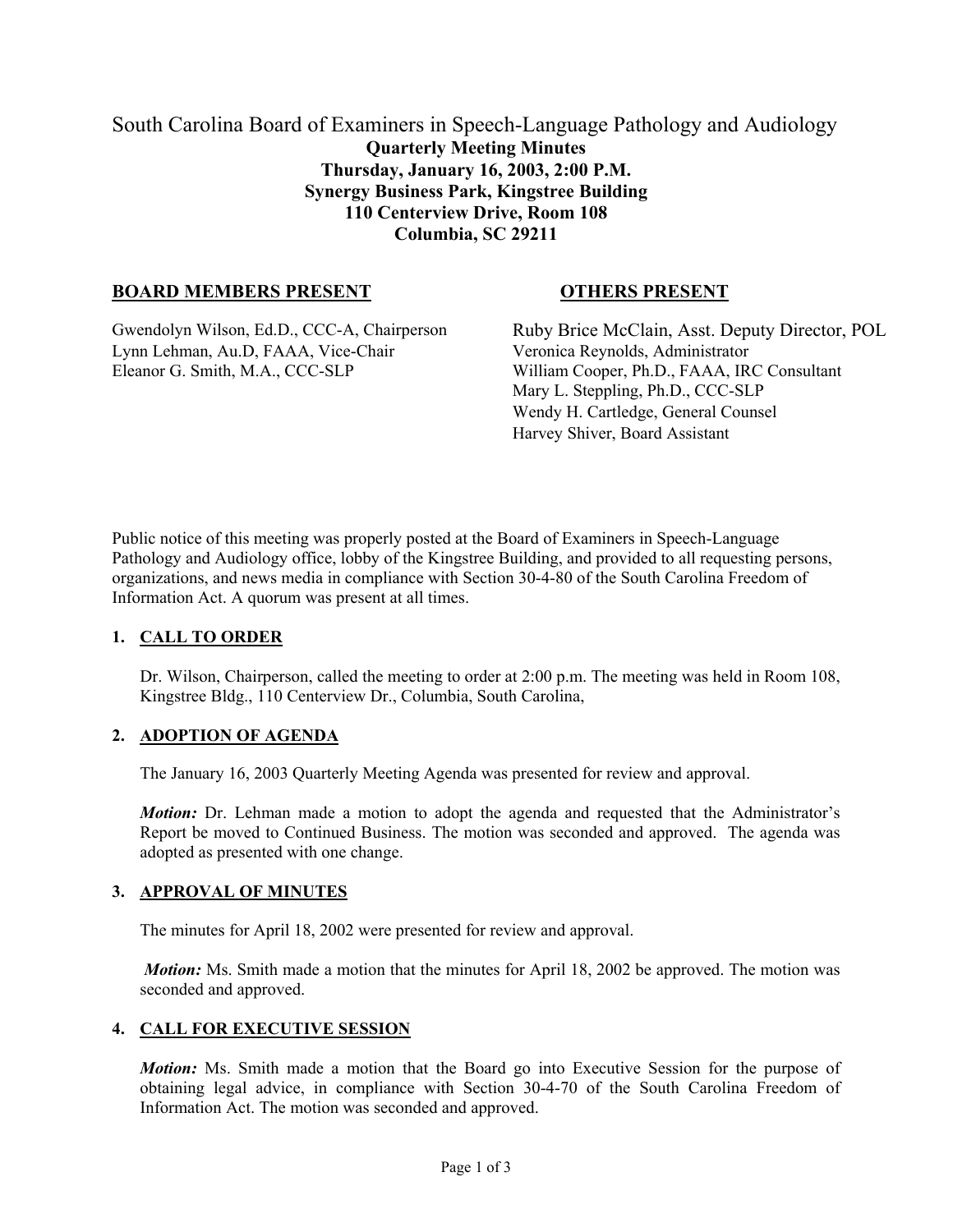*Motion:* After obtaining legal advice in Executive Session a motion was made to come out of Executive Session. The motion was seconded and approved. No votes were made in Executive Session.

## **5. DISCIPLINARY CASES**

The Board resumed public session and voted as follows:

| <b>Complaint 2002-02:</b> | <b><i>Motion:</i></b> Dr. Lehman made a motion to issue a letter of caution. The<br>motion was seconded and approved.          |
|---------------------------|--------------------------------------------------------------------------------------------------------------------------------|
| <b>Complaint 2002-03:</b> | <b><i>Motion</i></b> : Dr. Lehman made a motion to dismiss due to a lack of evidence.<br>The motion was seconded and approved. |

### **6. NEW BUSINESS**

1. S C. Hearing Aid Society made a personal appearance to address the Board. Mr. Taylor, Mr. Kiser and Mr. Ogburn represented the Hearing Aid Society. The Hearing Aid Society asked for the Board support in getting their bill passed which would allow them to move from DHEC to LLR as a full regulatory Board.

Dr. Kirby, President of SC Academy of Audiology made a personal appearance to the Board to explain SCAA concerns regarding public safety if the current pre-filed bill would move the Hearing Aid Dealers to LLR without restrictions in their practice.

Dr. Wilson thanked everyone for appearing and addressing the Board. She stated the Board would take into considerations everyone's concern before they took a position.

2. **Mary Dettman**: Ms. Dettman did not make a person appearance before the Board.

*Motion:* Ms. Smith made a motion that the Board go into Executive Session for the purpose of obtaining legal advice, in compliance with Section 30-4-70 of the South Carolina Freedom of Information Act. The motion was seconded and approved.

*Motion:* In open session Ms. Smith made a motion to issue Ms. Dettman a restrictive license as a Speech-Language Pathologist. The motion was seconded and approved.

3. **Tobi McLoughlin:** Ms. McLoughlin did not make an appearance before the Board. Martha McDade made an appearance on behalf of Ms. McLoughlin.

*Motion:* Ms. Smith made a motion that the Board go into Executive Session for the purpose of obtaining legal advice, in compliance with Section 30-4-70 of the South Carolina Freedom of Information Act. The motion was seconded and approved.

*Motion***:** In open session Ms. Smith made a motion the Board not grant a license to Ms. McLaughlin until all licensure requirements had been met as provided by the Statutes and Regulations. The motion was seconded and approved.